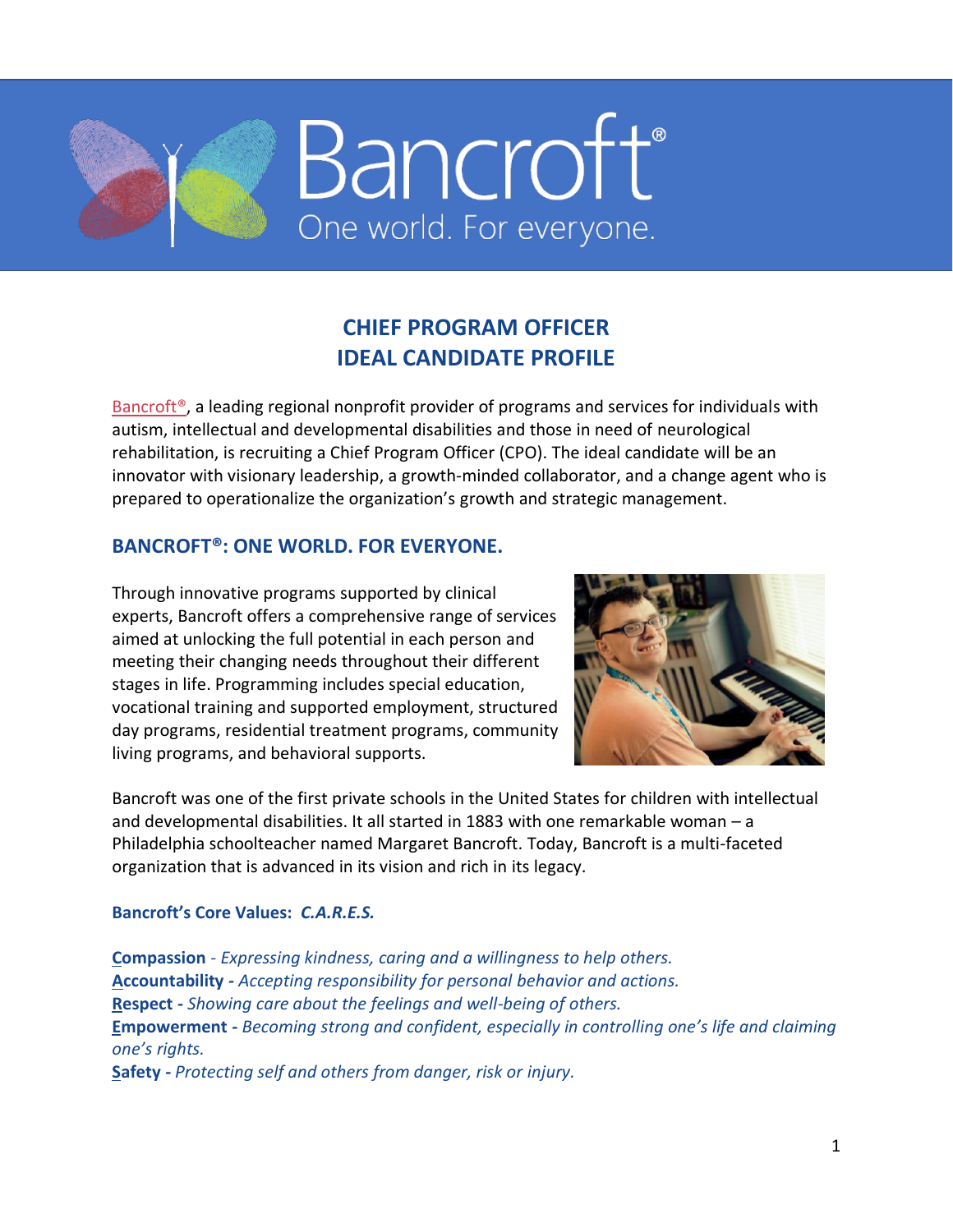#### **PROGRAMS AND SERVICES**



With an annual operating budget of \$200 million and 2,700 employees, Bancroft operates more than 275 facilities and homes across New Jersey, Pennsylvania and Delaware. This includes more than 200 group homes and day services facilities totaling 600,000 gross square feet and worth approximately \$40 million, in addition to a 110,000 gross square foot campus worth approximately \$100 million.

Each year Bancroft impacts 2,200 lives, providing 32 programs in 17 locations that help people reach their full potential for happy and fulfilling lives through a wide array of programs.

#### **Children's Services**

Bancroft's nationally recognized Children's Residential Program is one of the most innovative behavioral therapy and residential treatment facilities in the nation with campus and community-based residential treatment programs for children and youth with autism, intellectual and developmental disabilities.



#### The **Lindens Neurobehavioral Program** is a highly

effective residential treatment program for children living with severe autism, intellectual or developmental disabilities. Families from across the country trust the Lindens Program to provide expert and progressive care for their child.

Bancroft's **Campus Residential Treatment Program** provides children with intensive support and supervision. The goal is to introduce and instill daily living skills to promote communication and transition. Located on the 80-acre Welsh Campus in Mt. Laurel, NJ, children live in spacious, residences with access to 24-hour supervision and nursing care, along with plentiful open space, meeting space for family visits, and many opportunities for recreation and play.

**Community-based homes** blend seamlessly into neighborhoods throughout southern New Jersey where children and young adults can live more independently while continuing to build upon the necessary life, social and cognitive skills they have developed.

#### **Adult Services**

**Residential programs** in NJ, DE and PA offer adults with autism, intellectual and developmental disabilities the support they need to fully realize that hope. Bancroft has been a leader in providing residential options – including community-based group homes, programs for adults with severe autism and complex needs and a program for aging adults.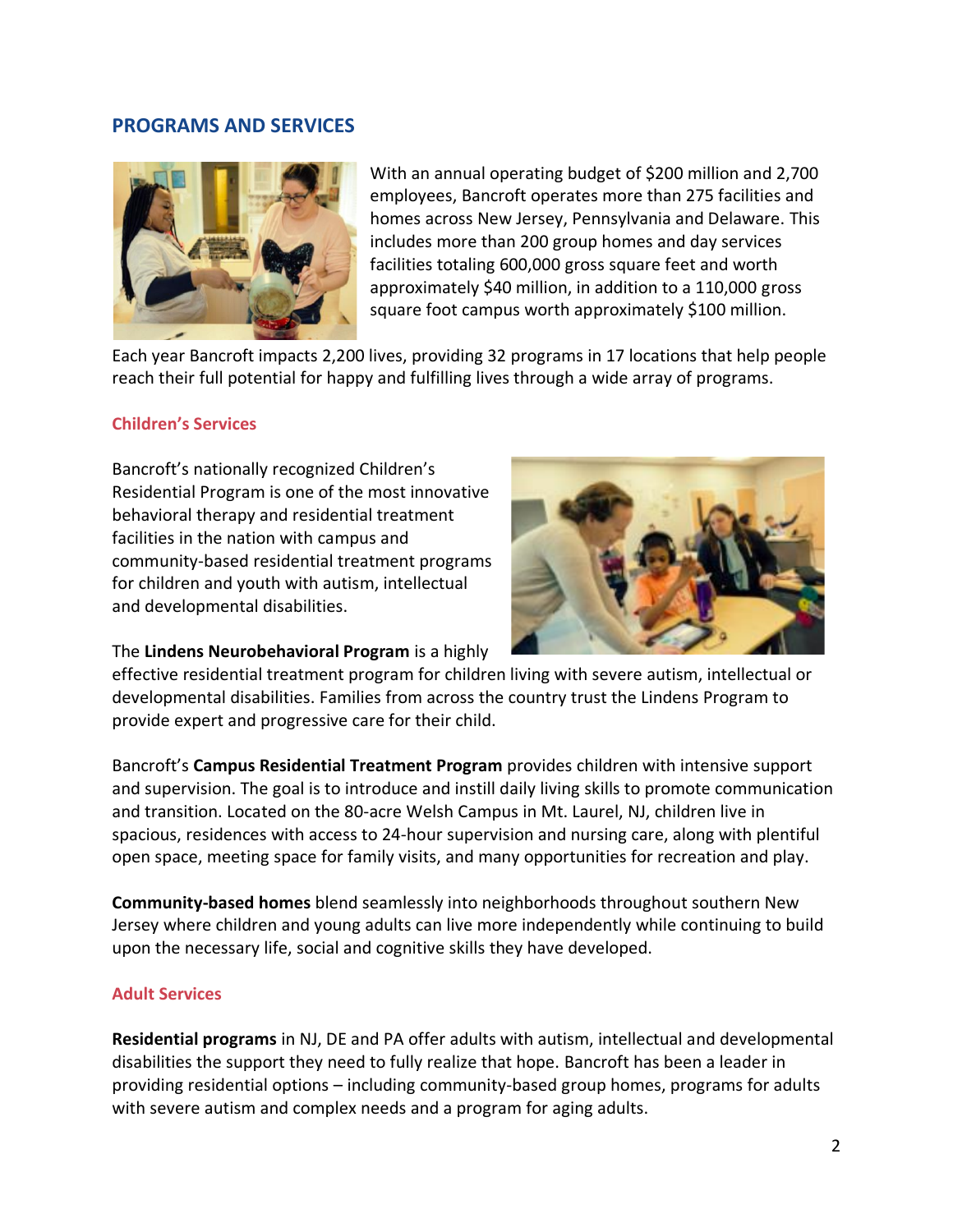The organization serves older adults through the **Judith B. Flicker Residences Program**, which is aimed at providing a superior quality of life for people over 50 with autism and intellectual or developmental disabilities, in a serene setting in Voorhees, New Jersey.



#### **Autism Treatment**

Through its continuum of care, Bancroft works with individuals and their families to develop individualized treatment plans to meet each person where they are in the journey to becoming their best selves.

The organization provides diagnostic assessments, assistive technology, applied behavior analysis, a severe behavior day treatment program, contracted services, and the **ABA Center of Excellence (ABA)**. Through its team of behavior analysts, the ABA provides an unparalleled path to improving quality of life for children, adults, and their families while ensuring internal clinical quality. ABA connects the organization to the broader research and practice community through university partnerships, research, and clinical training.



#### **NeuroRehab**

Through NeuroRehab, Bancroft helps people with brain injury and neurological conditions rebound, recover and reconnect through outpatient therapies, day programs, residential programs and supported employment. Bancroft's expert and caring clinicians are dedicated to improving patient outcomes through comprehensive care using best practices and innovative techniques to provide individualized treatment wherever you are in your journey.

# **THE ROLE OF THE CHIEF PROGRAM OFFICER (CPO)**

The CPO will lead all Bancroft programs including Adult and Children Residential, Day and Educational programs as well as the NeuroRehab and Autism Treatment programs. S/he will provide oversight and innovative, visionary leadership to ensure all programs are providing the highest level of care to those we serve and support. The CPO will be responsible to improve program operational performance by identifying and implementing best practices and opportunities to enhance revenue and improve operational efficiency.

#### **Functional Responsibilities:**

The CPO serves as a member of the Executive Team and Presidents Council and he/she will report directly to the organization's President & CEO. The CPO has four direct reports and a team of more than 2,000 staff members who provide care to 2,200 individuals and their families.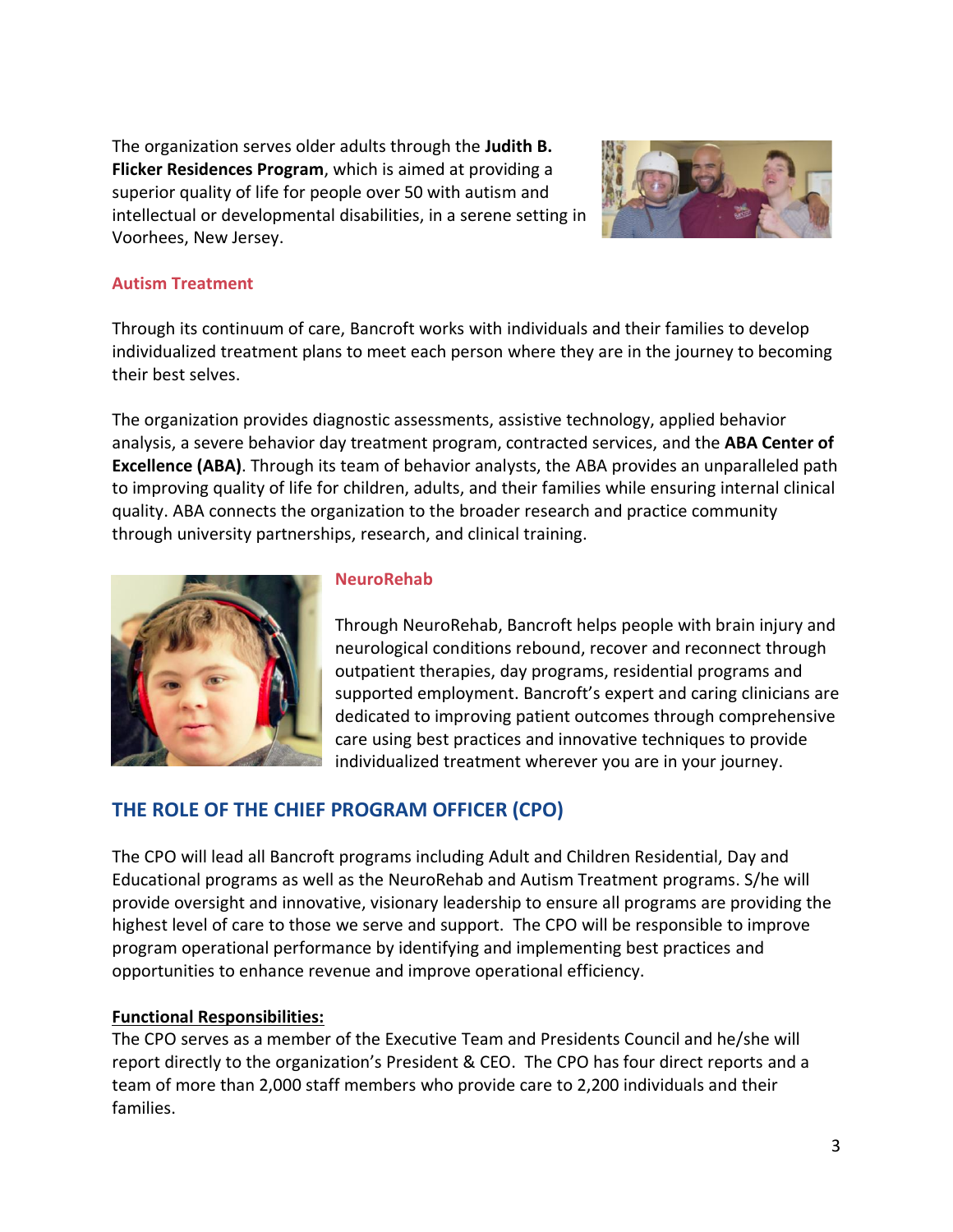### **Essential Responsibilities:**

- Lead transformational change across all programs in accordance with Bancroft's core values and strategic plan to position Bancroft to meet the growing needs of individuals living with autism, IDD and brain injury.
- Develop strategy, and implement effective processes and practices to drive results to achieve long-term operating and financial goals, workforce engagement and quality outcomes.
- Partner with the leadership team to improve operational efficiencies through standardization of internal and/or external best practices.
- Assess, develop and ensure that all practices are effective and efficient in meeting the growth needs of the organization.
- Effectively communicate organizational priorities and direction while embracing Bancroft's mission and core values.
- Attract, develop and retain a professionally strong and results oriented management team.
- Responsible for ensuring all the services provided to those we support are of high quality, respectful and inclusive, and financially sustainable.
- Abides by the Bancroft Mission Statement, Vision Statement, Core Values and Code of Ethics.

# **IDEAL CANDIDATE QUALIFICATIONS AND COMPETENCIES**

The ideal candidate will have a master's degree in business, healthcare or other related field, as well as a minimum of 10 years of experience with accountability for the responsibilities aligned to this role and at least five years at a senior executive leadership level in an organization with a budget of at least \$75 million. Prior experience with multi-state / multi-jurisdictional regulatory authorities, including but not limited to departments of health, divisions of disability services, and other governmental funders is preferred.

### **Knowledge, Skills and Abilities:**

- Strong financial, budgeting, planning, business and operational acumen and the ability to synthesize financial and operational data and processes.
- Strong project management skills.
- Strong collaborator who can effectively build consensus and gain support across multiple organizational levels to achieve optimal results and active support.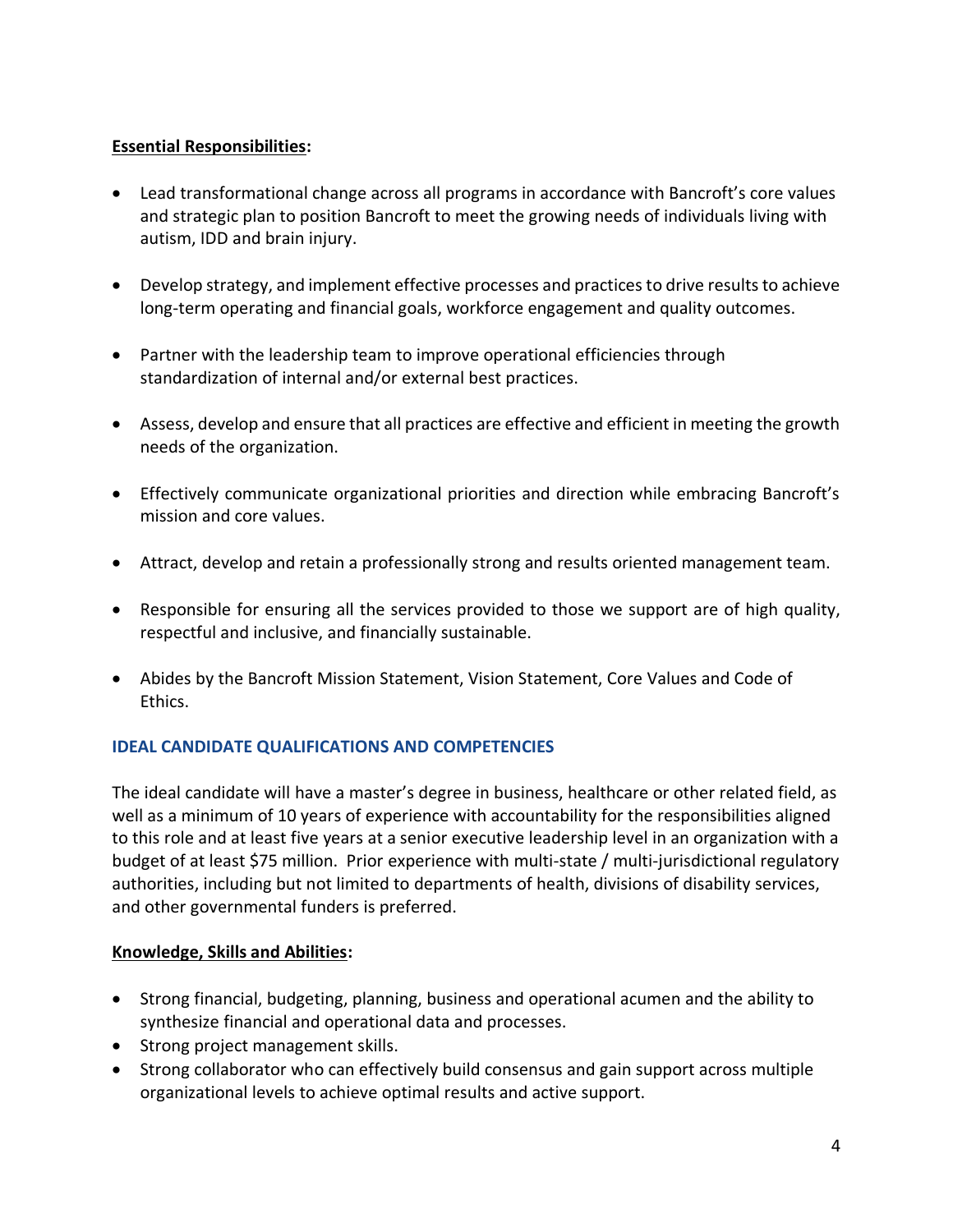- Strong leadership skills, executive presence, communication, customer service, team building and conflict resolution skills.
- Decisive leadership and problem-solving ability with a high degree of integrity, accountability and performance orientation.
- Ability to effectively prioritize and manage multiple changing responsibilities.
- Ability to effectively handle the stress of a high-powered position in a calm and even manner.
- Process and data-based orientation to continuous improvement and problem-solving.
- Strong working knowledge of Google or Microsoft Office suite, including spreadsheet, presentation and document systems.
- Valid driver's license required in incumbent's legal name and current address with no provisional restrictions.

### **Key Success Criteria:**

- Mission-driven, results-orientation, aligning behaviors with organizational Mission, Vision and Values.
- Collaborative, able to engage the input stakeholders to problem-solve with calmness, clarity and imagination.
- A diversity and inclusion mindset for executive level leadership.
- Ability to ensure calibration of teams at all levels of direct service.
- Excellent communication skills; shares information easily, listens well, and respects the abilities of others. Engenders trust.
- Ability to establish and maintain quality controls across programs-value based programming.
- Ability to focus on building and maintaining external relationships; alliance building.
- Knowledge of state regulatory and payment systems.
- Multitasking to effectively manage multiple competing priorities.
- Humble, confident and competent team builder; Ability to motivate others.
- Familiarity with the ID/DD communities in Southern New Jersey, Pennsylvania, Ohio and/or Massachusetts will be a plus.

# **COMPENSATION**

Bancroft is prepared to offer a competitive salary and benefit package to the candidate selected to be their new CPO.

### **Base Compensation:**

Base compensation will be negotiated according to experience and other related factors.